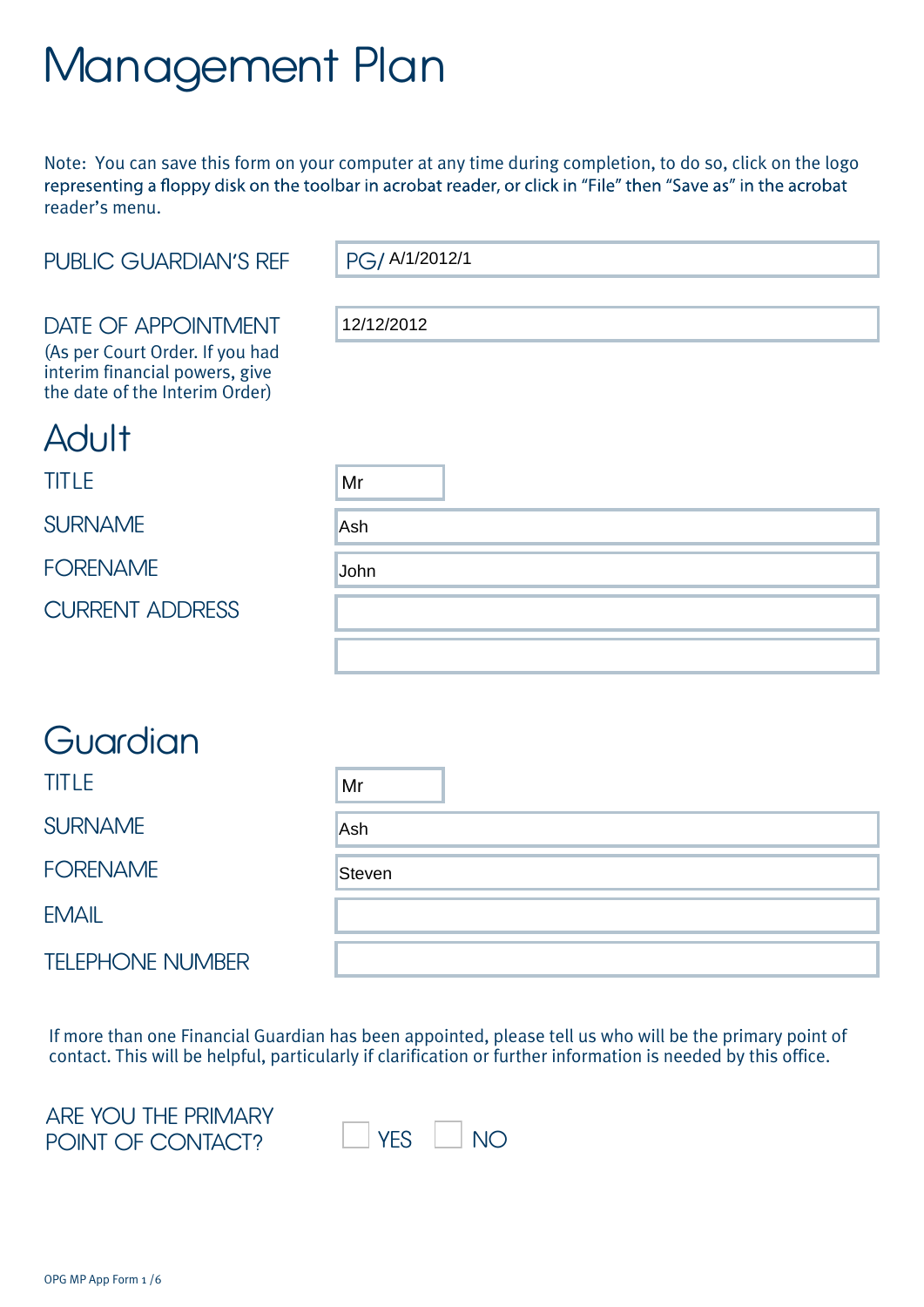# Joint Guardian (If Applicable)

| <b>TITLE:</b>                            | <b>Mrs</b>                                            |
|------------------------------------------|-------------------------------------------------------|
| <b>SURNAME:</b>                          | Ash                                                   |
| <b>FORENAME:</b>                         | Susan                                                 |
| EMAIL:                                   |                                                       |
| <b>TELEPHONE NUMBER:</b>                 |                                                       |
| ARE YOU THE PRIMARY<br>POINT OF CONTACT? | $\boldsymbol{\mathcal{V}}$<br><b>YES</b><br><b>NO</b> |

# Joint Guardian (If Applicable)

| <b>TITLE:</b>                            | <b>Select</b>                |
|------------------------------------------|------------------------------|
| <b>SURNAME:</b>                          |                              |
| <b>FORENAME:</b>                         |                              |
| EMAIL:                                   |                              |
| <b>TELEPHONE NUMBER:</b>                 |                              |
| ARE YOU THE PRIMARY<br>POINT OF CONTACT? | YES <sup></sup><br><b>NO</b> |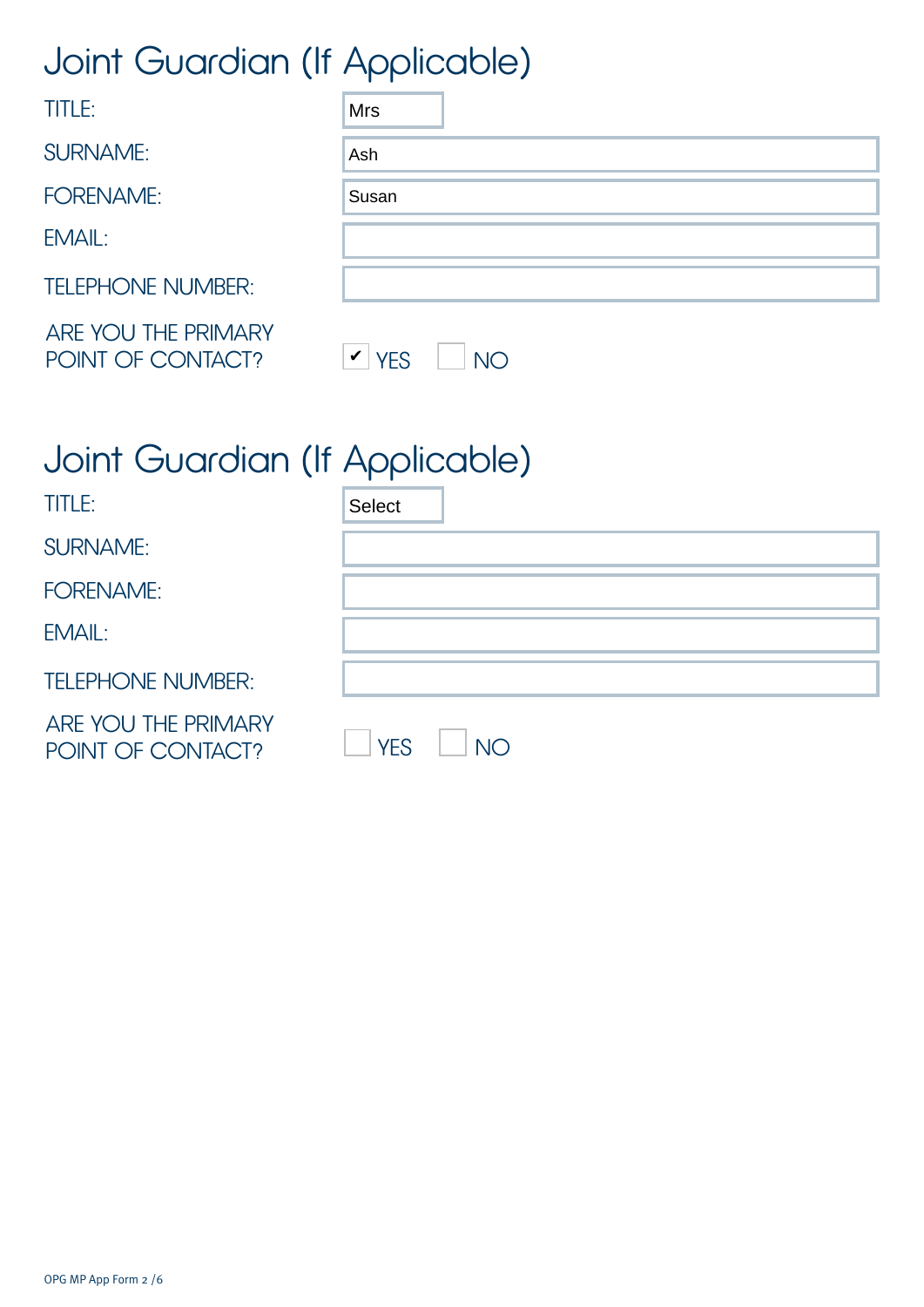### Section 1 - Adult's Regular Living Expenses

| <b>ITEM</b>                                                                                          | <b>AMOUNT</b> | <b>FREQUENCY</b> | <b>ANNUAL AMOUNT</b> |
|------------------------------------------------------------------------------------------------------|---------------|------------------|----------------------|
| Gas                                                                                                  |               | 25.00 Monthly    | 300.00               |
| Electricity                                                                                          |               | 25.00 Monthly    | 300.00               |
| Telephone                                                                                            |               | 15.00 Quarterly  | 60.00                |
| Satellite/Cable TV                                                                                   |               | 21.00 Monthly    | 252.00               |
| <b>TV Licence</b>                                                                                    |               | <b>Select</b>    | 0.00                 |
| (Please select)<br>Mortgage<br>Rent                                                                  |               | Select           | 0.00                 |
| <b>Insurances</b>                                                                                    |               | <b>Select</b>    | 0.00                 |
| <b>Council Tax</b>                                                                                   |               | <b>Select</b>    | 0.00                 |
| <b>Care Charges</b>                                                                                  | 300.00        | Monthly          | 3,600.00             |
| <b>Loan Repayments</b>                                                                               |               | <b>Select</b>    | 0.00                 |
| <b>Support for dependents</b>                                                                        |               | <b>Select</b>    | 0.00                 |
| <b>Food and Household Expenses</b>                                                                   |               | 40.00 Monthly    | 480.00               |
| Clothing                                                                                             |               | 80.00 Monthly    | 960.00               |
| <b>Holidays</b>                                                                                      |               | 150.00 Monthly   | 1,800.00             |
| Other (please specify e.g. subscriptions,<br>toiletries, hairdressing, sweets, pocket<br>money etc.) |               |                  |                      |
| Pocket money for excursions with carer                                                               |               | 50.00 Weekly     | 2,600.00             |
| DVDs, video games                                                                                    |               | 80.00 Monthly    | 960.00               |
|                                                                                                      |               | <b>Select</b>    | 0.00                 |
| TOTAL ANNUAL EXPENDITURE £<br>11,312.00                                                              |               |                  |                      |

## Section 2 - Intended Use of Heritable Property

e.g. adult/adult's family/spouse will continue to live there or property to be sold or rented etc. please give details.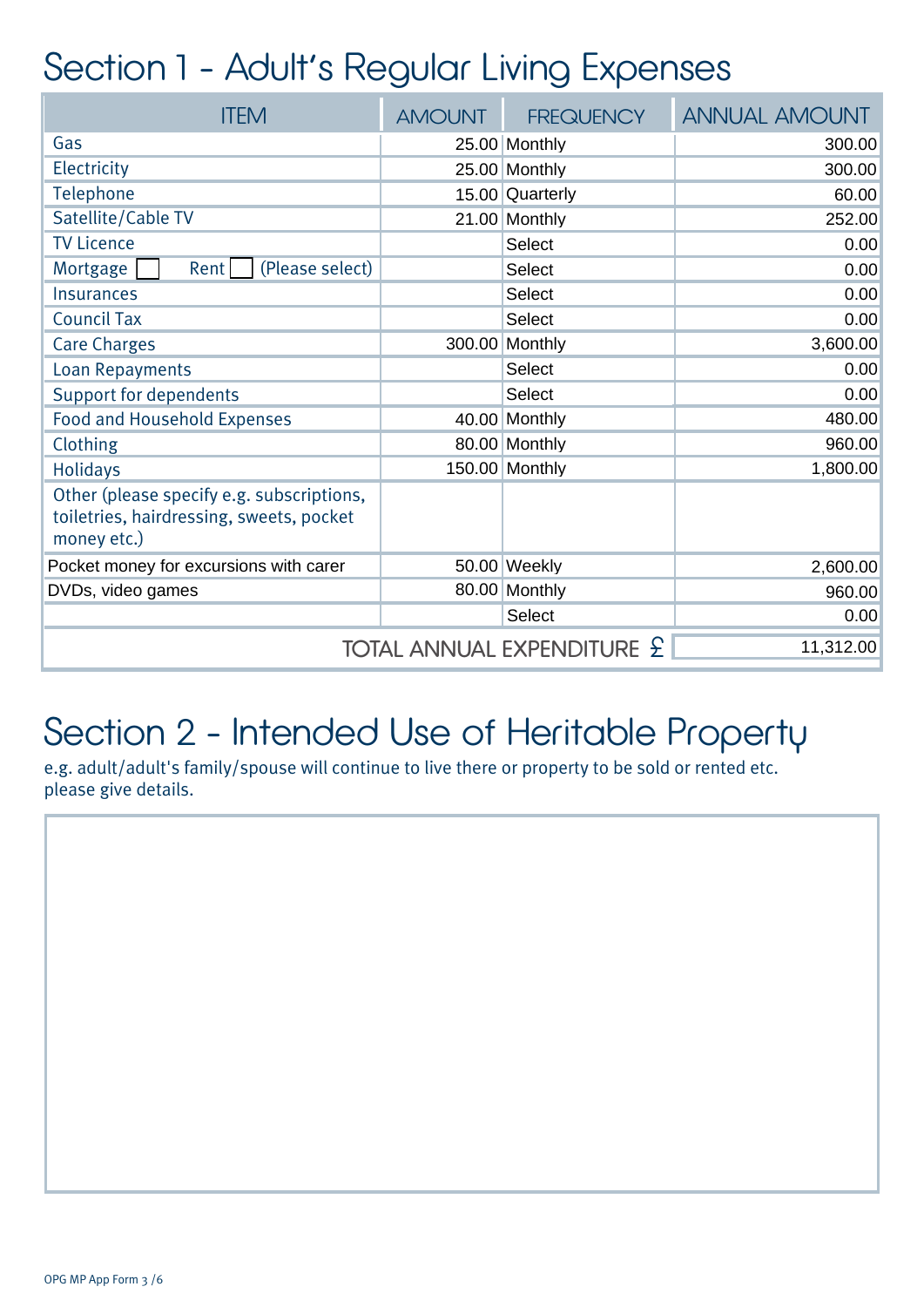### Section 3 - Proposed method of Investment / Disposal of Moveable Assets

 $\checkmark$ 

Is the moveable estate under £50,000?

Is the moveable estate over £50,000?

Is the moveable estate over £50,000, financial advice is enclosed?

Is the moveable estate over £50,000, financial advice is to follow?

In order to maintain the adult's lifestyle and expenditure as appropriate and maximise the return from their income and investments, use the space below to state what actions you propose to take. For example, with regards to the adult's bank/building society accounts do you intend to make any changes such as moving the funds from one account to another type of account or perhaps intend making no changes at all?

If the adult has other income or investments such as stocks and shares, please outline below what you propose to do. Also, if there is a shortfall between the adult's annual income and expenditure, tell us how you propose to deal with this.

It is our intention to leave the Lloyds TSB account as it currently is.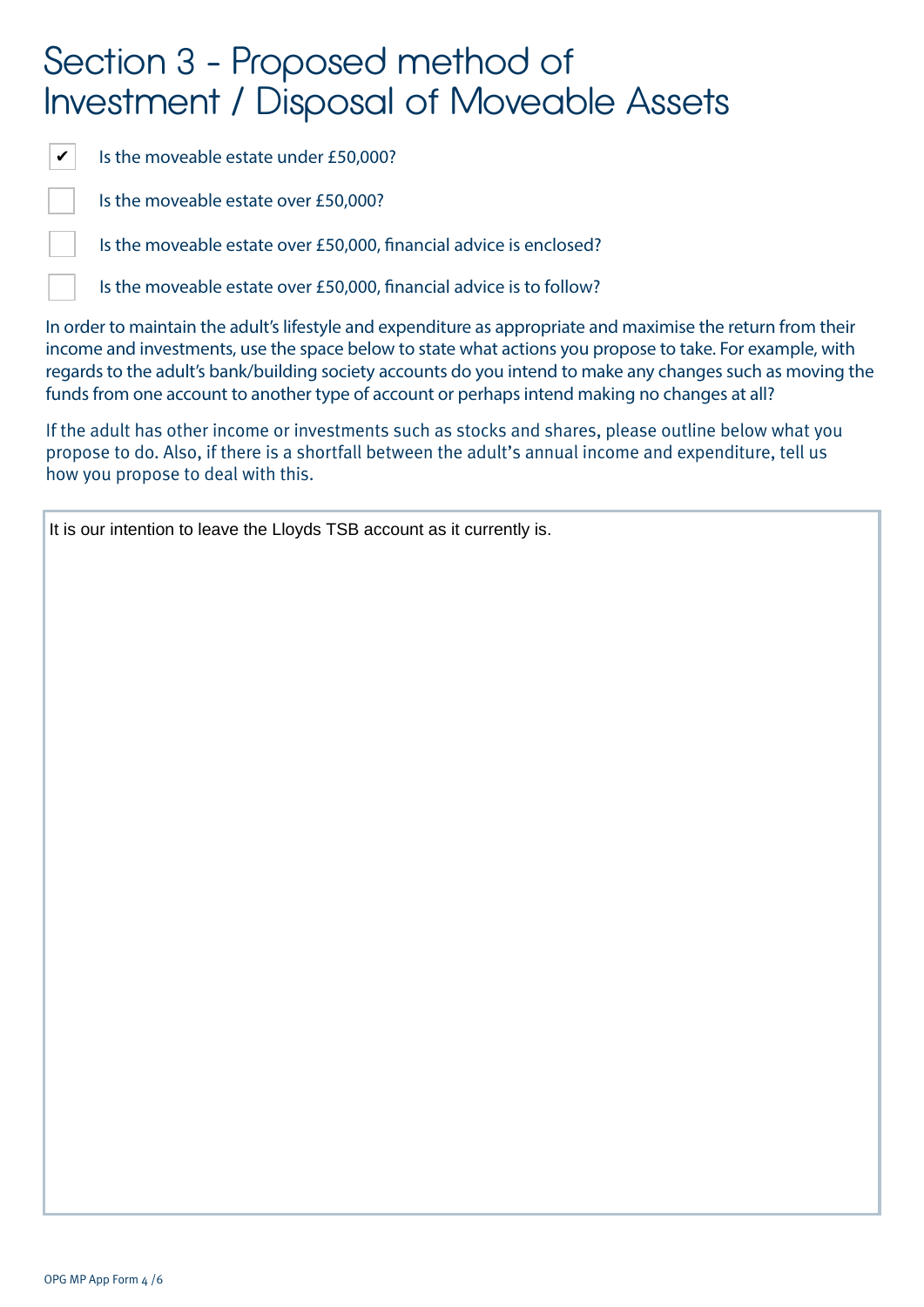# Section 4 - Tax Planning Proposals

(Please note this must be in line with the wishes of the adult as far as they can be ascertained and Inland Revenue Guidelines)

### Section 5 - Proposals for Provision of Gifts e.g. Birthday, Anniversary, Christmas etc.

| NO OF<br><b>RECIPIENTS</b> | <b>PURPOSE</b>                               | AMOUNT FREQUENCY ANNUAL | <b>AMOUNT</b> |
|----------------------------|----------------------------------------------|-------------------------|---------------|
| $\vert 4 \vert$            | Aunt, uncle, cousin and friend for birthday  | 30.00 Yearly            | 120.00        |
| $\vert 4$                  | Aunt, uncle, cousin and friend for Christmas | 30.00 Yearly            | 120.00        |
|                            |                                              | Select                  | 0.00          |
|                            |                                              | Select                  | 0.00          |
|                            |                                              | Select                  | 0.00          |
|                            |                                              | Select                  | 0.00          |
|                            |                                              | Select                  | 0.00          |
|                            |                                              | Select                  | 0.00          |
|                            |                                              | Select                  | 0.00          |

TOTAL ANNUAL GIFTS £ 240.00

## Section 6 - Other Proposals